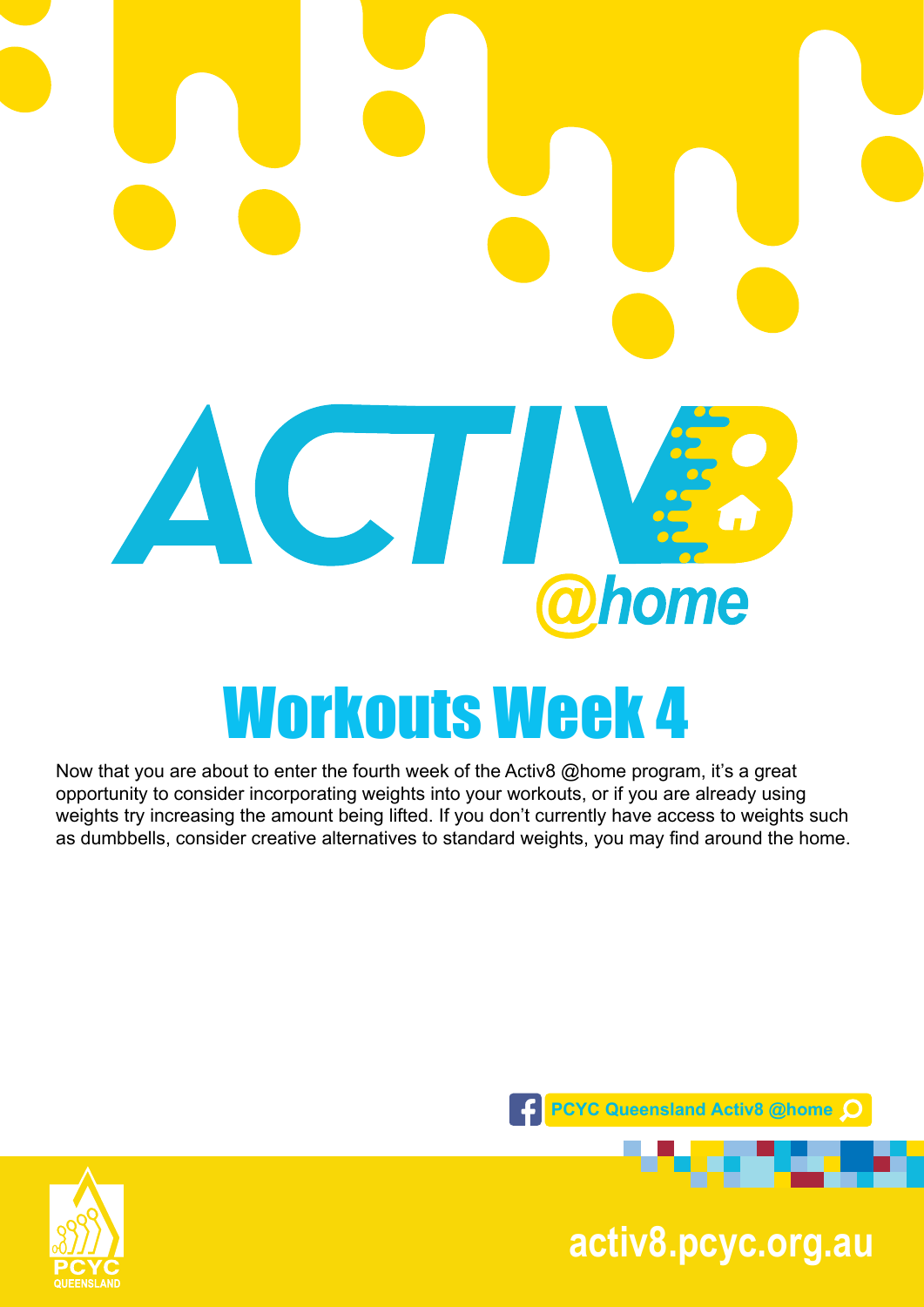

If available, use an exercise mat when doing push ups, planks, crunches and flutters, or perform on carpet for extra cushioning. Swap the dip bars you would usually access at the gym to complete dips using the a step or arm of a sofa at home. Consider using a low brick wall, or strong wooden coffee table to conduct box jumps, as well as left and right split squats safely. If there is no suitable alternative structure at home, you can replace this exercise with step ups or tuck jumps, which don't require any equipment!

| Day 1 Exercises                | <b>Interval</b> | <b>Seconds</b> | $\checkmark$ |
|--------------------------------|-----------------|----------------|--------------|
| <b>Butt Kicks</b>              | <b>Work</b>     | 30             |              |
|                                | Rest            | 10             |              |
| <b>Wide Squats</b>             | <b>Work</b>     | 30             |              |
|                                | Rest            | 10             |              |
| <b>Flutters</b>                | <b>Work</b>     | 30             |              |
|                                | Rest            | 10             |              |
| Crunches                       | <b>Work</b>     | 30             |              |
|                                | Rest            | 10             |              |
| Squat Hold                     | <b>Work</b>     | 30             |              |
|                                | Rest            | 10             |              |
|                                | <b>Work</b>     | 30             |              |
| Push Ups                       | Rest            | 10             |              |
|                                | <b>Work</b>     | 30             |              |
| Box Jumps                      | Rest            | 10             |              |
| Plank                          | <b>Work</b>     | 30             |              |
|                                | Rest            | 10             |              |
| <b>Burpees</b>                 | Work            | 30             |              |
|                                | Rest            | 10             |              |
| Left Split Squat               | Work            | 15             |              |
| <b>Right Split Squat</b>       | <b>Work</b>     | 15             |              |
|                                | Rest            | 10             |              |
| <b>Dips</b>                    | <b>Work</b>     | 30             |              |
|                                | Rest            | 10             |              |
| Left Leg Single Squats         | <b>Work</b>     | 15             |              |
| <b>Right Leg Single Squats</b> | <b>Work</b>     | 15             |              |
|                                | Rest            | 180            |              |
| <b>Rounds</b>                  | $\overline{2}$  |                |              |
|                                |                 |                |              |

**F** PCYC Queensland Activ8 @home Q



**pcyc.org.au**

---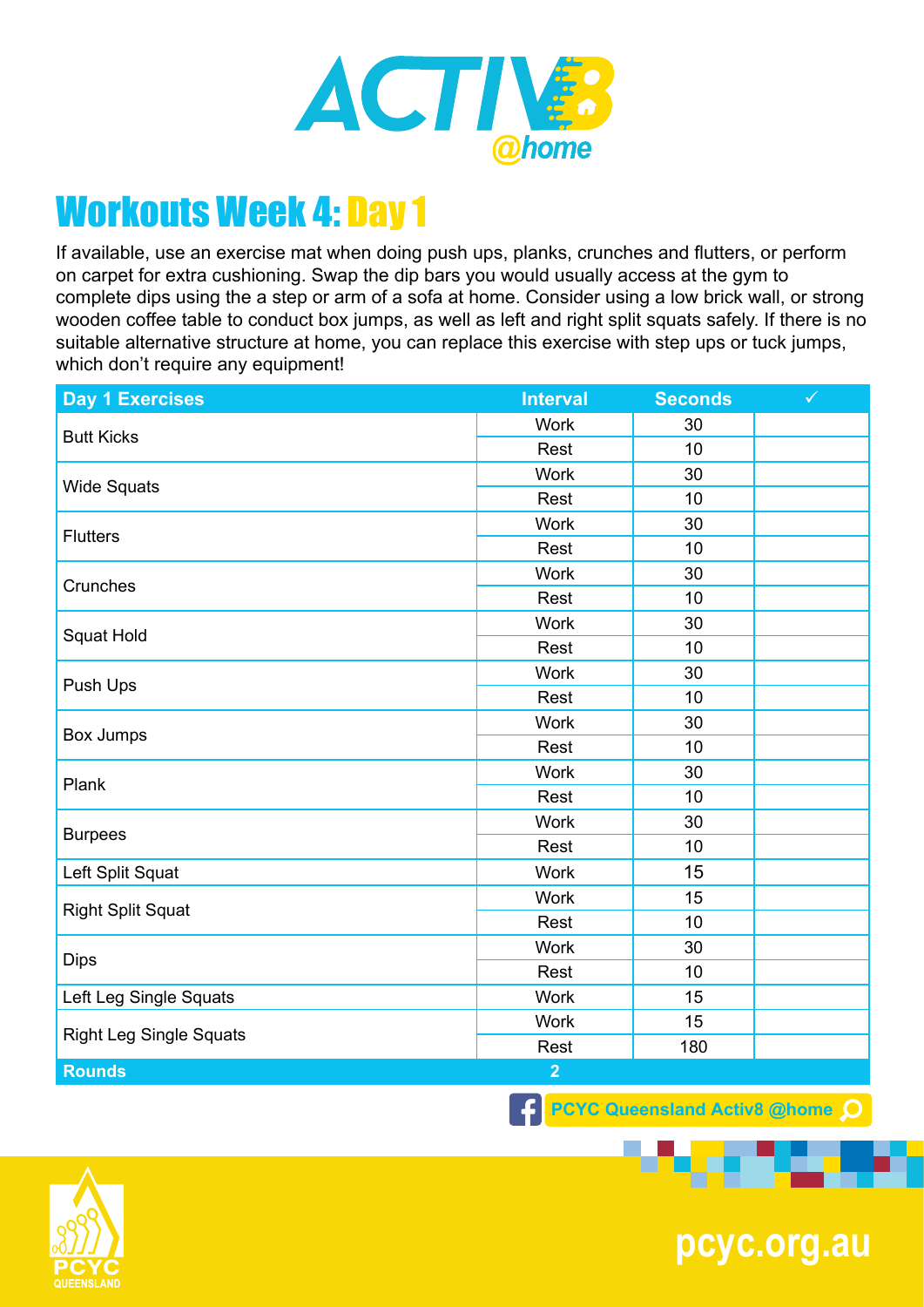

After trying out some new exercises, such as Flutters, for the first time in the Activ8 @home program yesterday, you may be experiencing some muscle stiffness. Remember to stretch your muscles to minimise the discomfort.

Can't wait to keep training? Check out the **PCYC Queensland Activ8 @home Facebook Group** for daily challenges, innovative exercise ideas and fitness inspiration!



**pcyc.org.au activ8.pcyc.org.au**

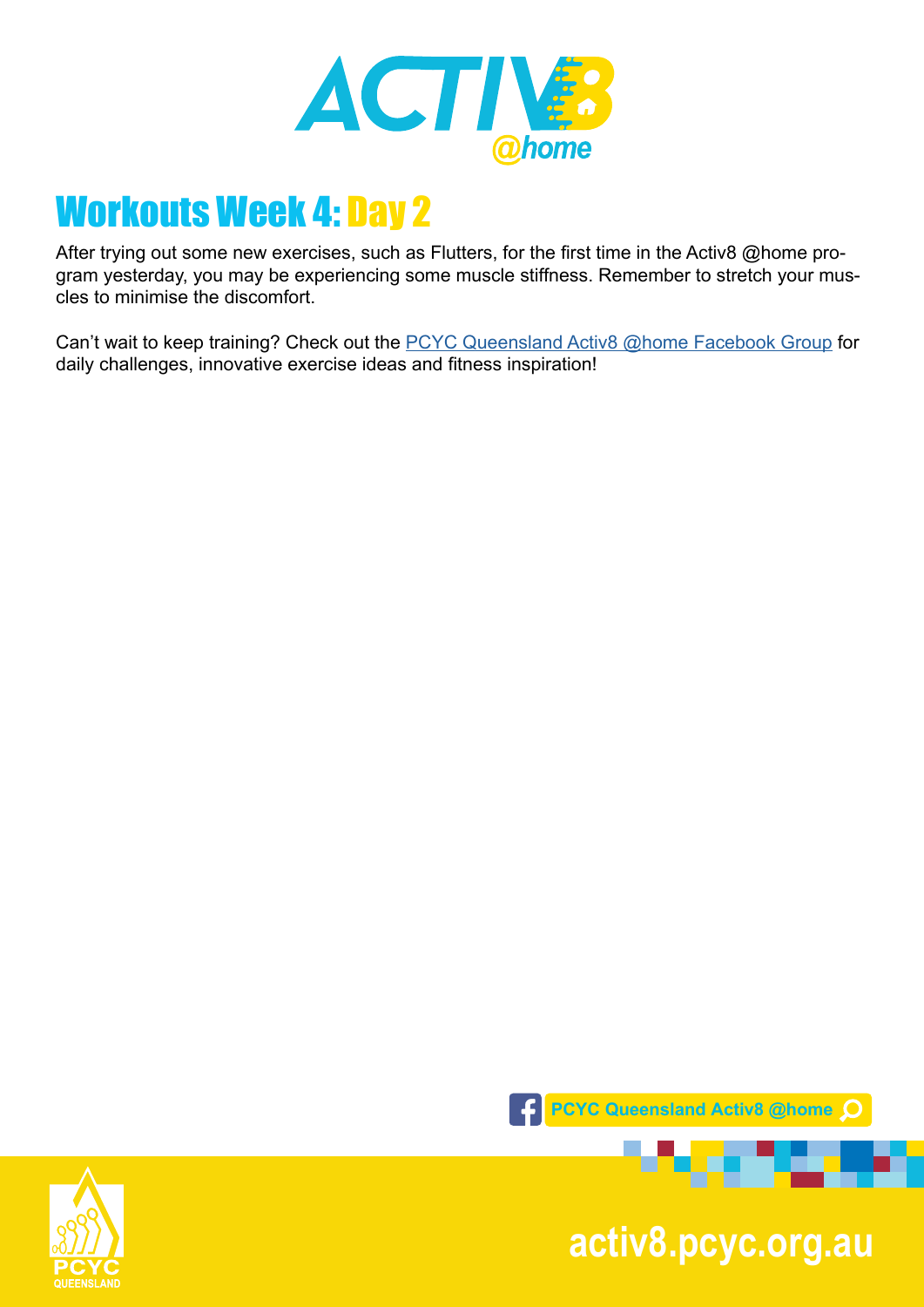

Use an exercise mat, if possible, when performing YTI and mountain climbers. Otherwise, conduct these exercises over a non-slip rug or carpeted floor for safety.

| <b>Day 3 Exercises</b>    | <b>Interval</b> | <b>Seconds</b> | $\checkmark$ |
|---------------------------|-----------------|----------------|--------------|
| Squat Hold                | <b>Work</b>     | 45             |              |
|                           | Rest            | 15             |              |
| <b>Burpees</b>            | <b>Work</b>     | 45             |              |
|                           | Rest            | 15             |              |
| Left Static Lunge         | <b>Work</b>     | 45             |              |
|                           | Rest            | 15             |              |
| <b>Burpees</b>            | <b>Work</b>     | 45             |              |
|                           | Rest            | 15             |              |
| YTI                       | Work            | 45             |              |
|                           | Rest            | 15             |              |
|                           | <b>Work</b>     | 45             |              |
| <b>Burpees</b>            | Rest            | 15             |              |
| Squat Hold                | <b>Work</b>     | 45             |              |
|                           | Rest            | 15             |              |
| <b>Mountain Climbers</b>  | Work            | 45             |              |
|                           | Rest            | 15             |              |
| <b>Right Static Lunge</b> | <b>Work</b>     | 45             |              |
|                           | Rest            | 15             |              |
| <b>Mountain Climbers</b>  | <b>Work</b>     | 45             |              |
|                           | Rest            | 15             |              |
| YTI                       | Work            | 45             |              |
|                           | Rest            | 15             |              |
| <b>Mountain Climbers</b>  | <b>Work</b>     | 45             |              |
|                           | Rest            | 180            |              |
| <b>Rounds</b>             | $\overline{3}$  |                |              |

**F** PCYC Queensland Activ8 @home Q



**pcyc.org.au activ8.pcyc.org.au**

. .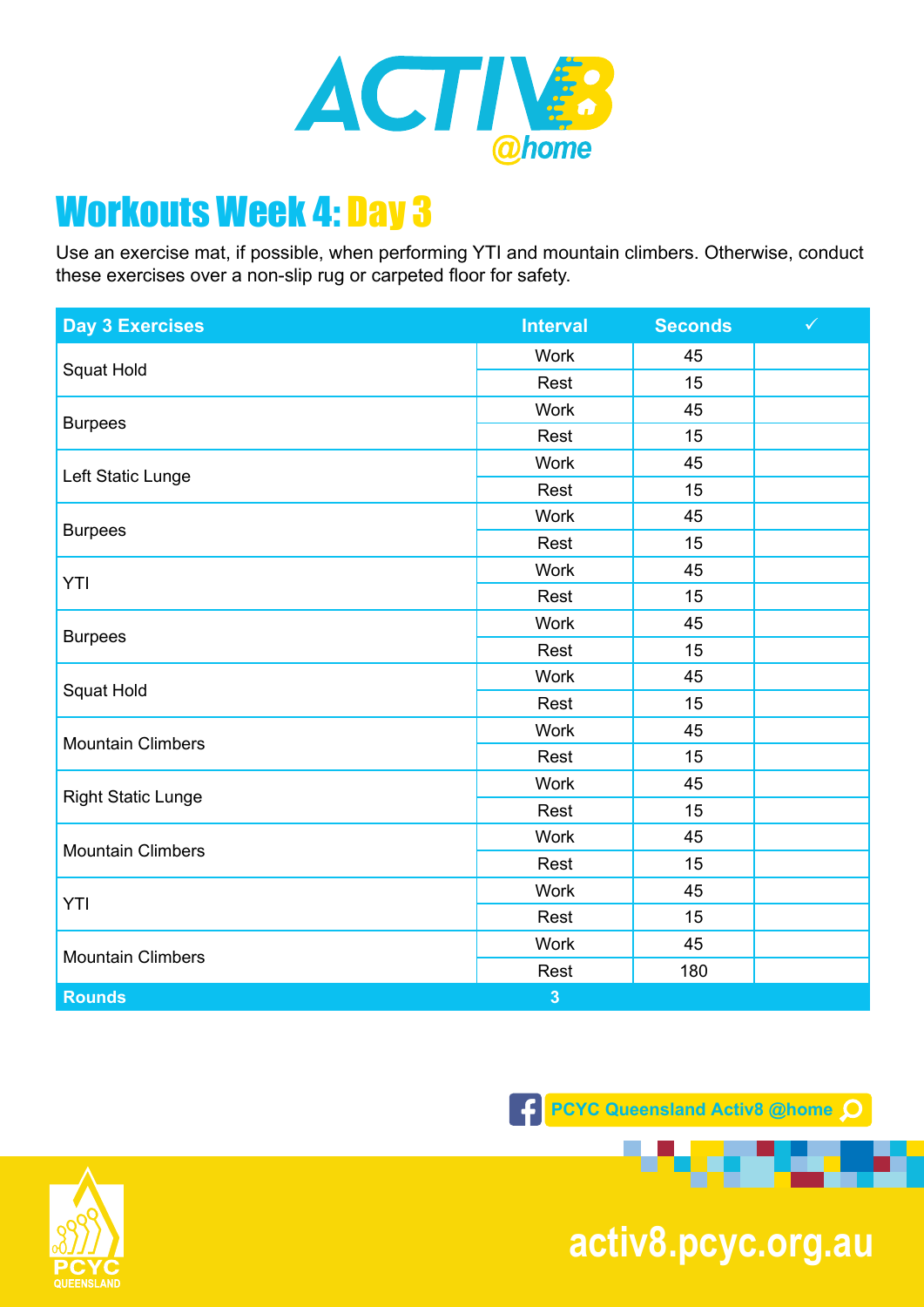

Allow your muscles to recover from all your hard work, by taking the day to rest.

Can't wait to keep training? Check out the **PCYC Queensland Activ8 @home Facebook Group** for daily challenges, innovative exercise ideas and fitness inspiration!



**pcyc.org.au activ8.pcyc.org.au**

. . . . . .

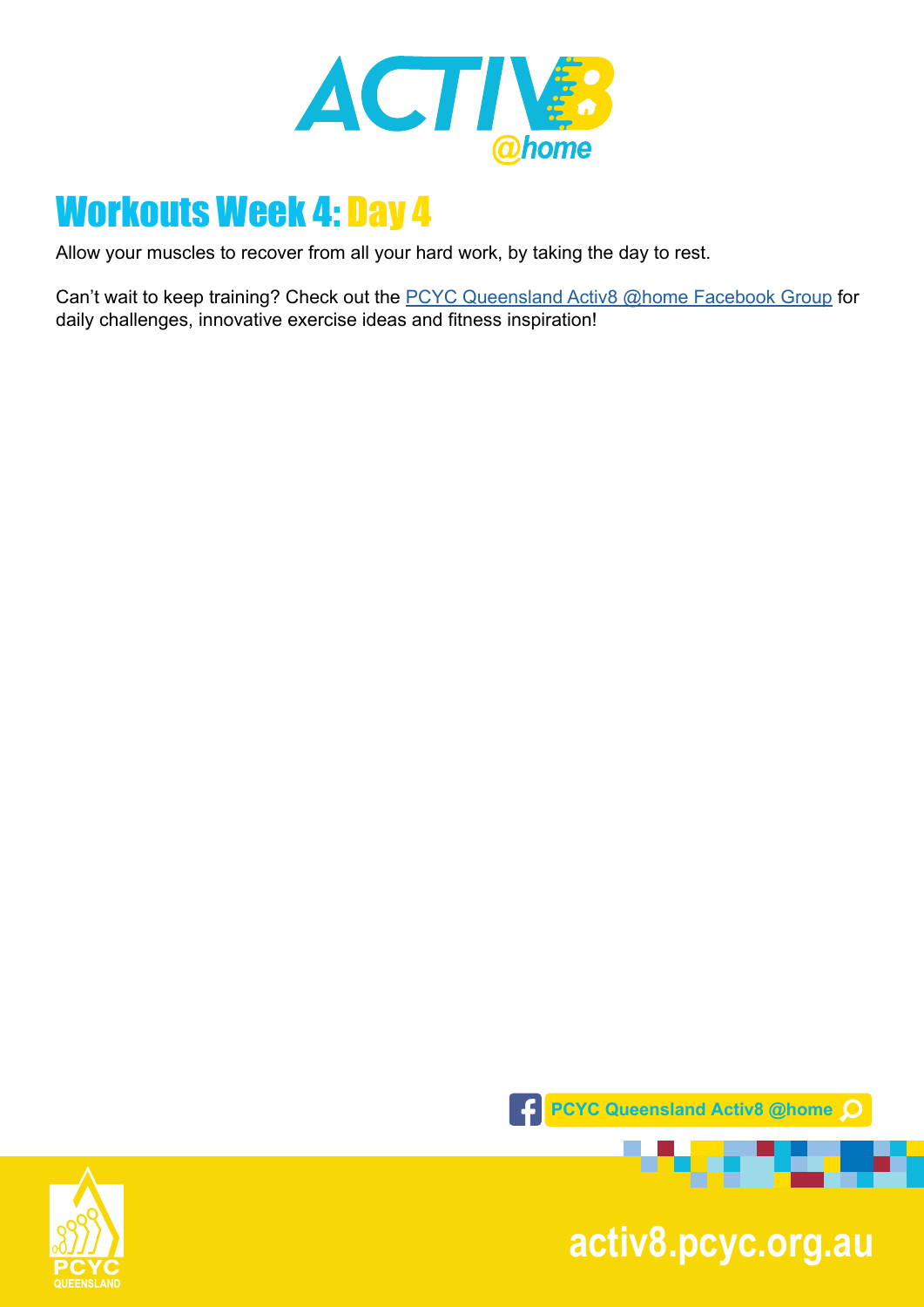

Ensure you wear appropriate running shoes when performing shuttle runs and lateral jumps to prevent injury.

| <b>Day 5 Exercises</b> | <b>Interval</b> | <b>Seconds</b> | $\checkmark$ |
|------------------------|-----------------|----------------|--------------|
| 10m Shuttle Runs       | Work            | 120            |              |
|                        | Rest            | 60             |              |
| Lateral Jumps          | <b>Work</b>     | 120            |              |
|                        | Rest            | 60             |              |
| 10m Shuttle Runs       | Work            | 120            |              |
|                        | Rest            | 60             |              |
| Lateral Jumps          | <b>Work</b>     | 120            |              |
|                        | Rest            | 60             |              |
| 10m Shuttle Runs       | <b>Work</b>     | 120            |              |
|                        | Rest            | 60             |              |
| Lateral Jumps          | <b>Work</b>     | 120            |              |
|                        | Rest            | 180            |              |
| <b>Rounds</b>          | $\overline{2}$  |                |              |





**pcyc.org.au activ8.pcyc.org.au**

æ.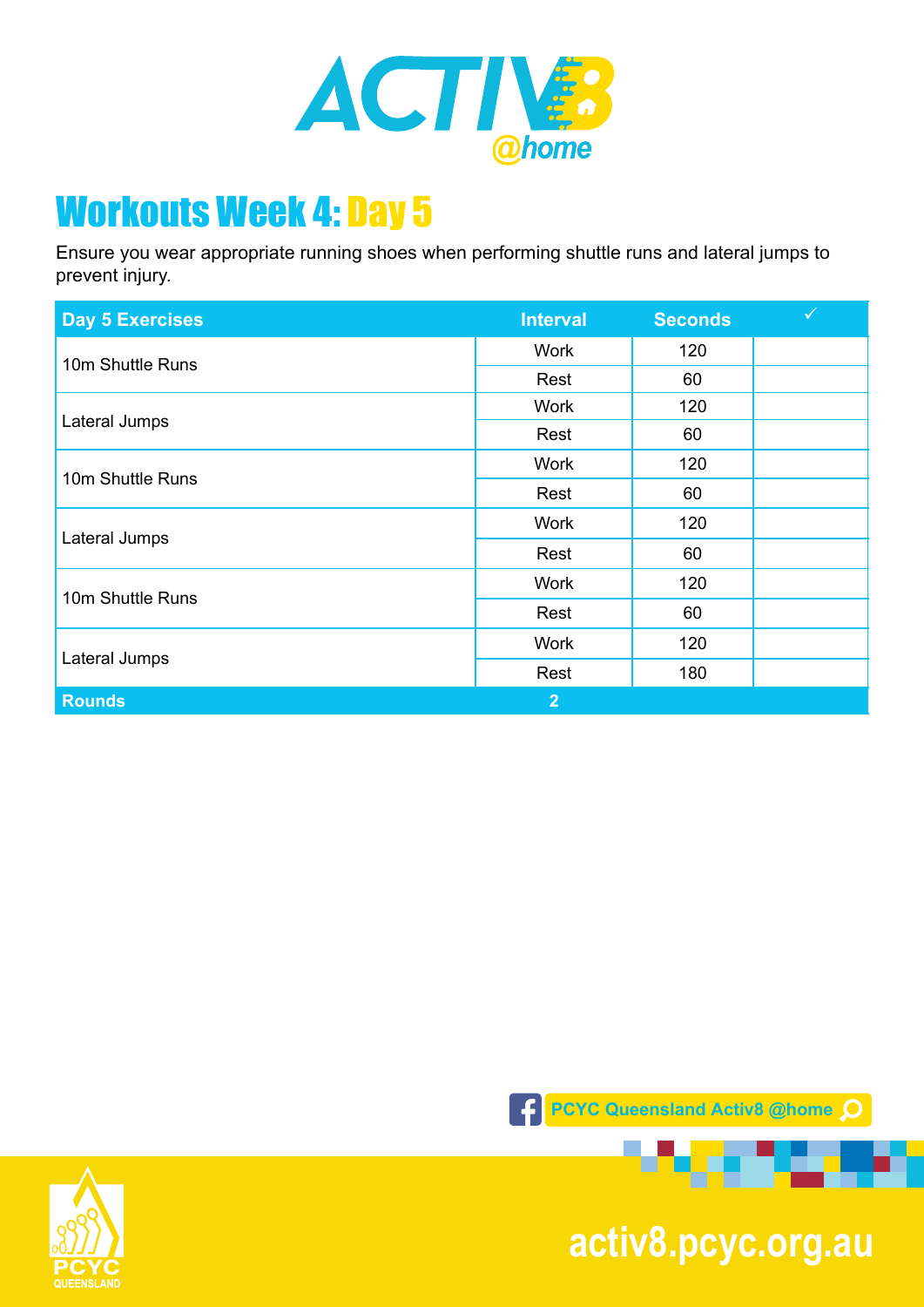

After yesterday's HIIT workout you deserve a day of rest!

Can't wait to keep training? Check out the **PCYC Queensland Activ8 @home Facebook Group** for daily challenges, innovative exercise ideas and fitness inspiration!